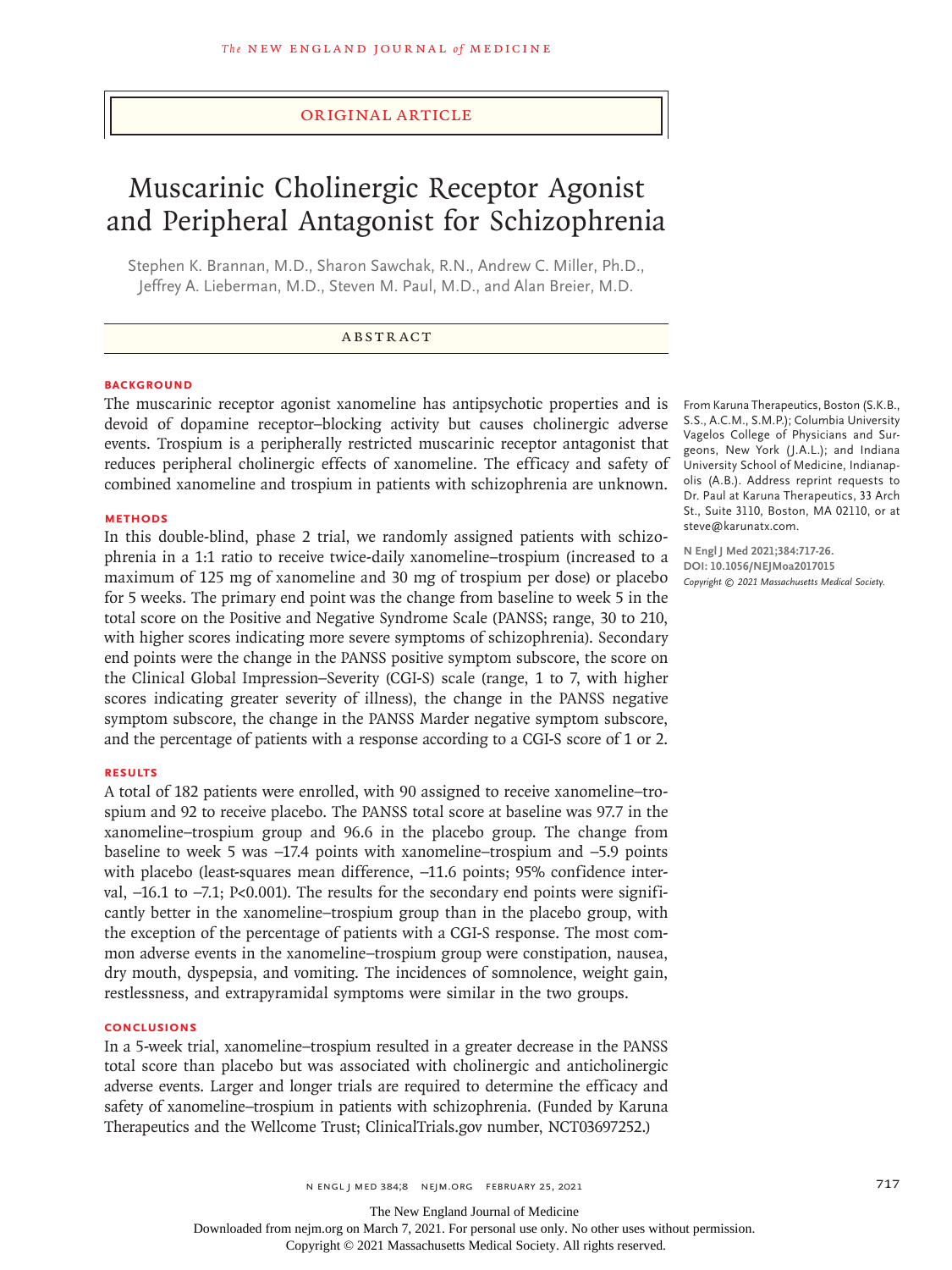NTIPSYCHOTIC DRUGS ARE ASSOCIATED<br>with adverse events such as extrapyrami-<br>dal symptoms, sedation, weight gain,<br>metabolic disturbances, and hyperprolactinemia with adverse events such as extrapyramidal symptoms, sedation, weight gain, metabolic disturbances, and hyperprolactinemia that contribute to poor medication adherence and relapses of psychosis.1,2 Moreover, 20 to 33% of patients do not have a response to conventional treatment, and others have residual psychotic symptoms.3 Many patients with schizophrenia have poor functional status and quality of life despite lifelong treatment with current antipsychotic agents.4,5

Although antipsychotics that are approved for schizophrenia work primarily by antagonizing D2 dopamine receptors, $6$  evidence suggests that the muscarinic cholinergic system is also involved in the pathophysiology of schizophrenia.<sup>7-11</sup> Xanomeline is an oral muscarinic cholinergic receptor agonist that is devoid of direct effects on dopamine receptors $12$  and that preferentially stimulates M1 and M4 muscarinic cholinergic receptors,<sup>13</sup> which have been implicated in the pathophysiology of schizophrenia.14 In a trial involving patients with Alzheimer's disease and in a small exploratory trial involving patients with schizophrenia, xanomeline led to greater decreases in some psychotic symptoms than did placebo.15,16 However, there were dose-dependent cholinergic adverse events of nausea, vomiting, diarrhea, sweating, and hypersalivation mediated by stimulation of peripheral muscarinic cholinergic receptors.

Trospium chloride is an oral pan-muscarinic receptor antagonist that is approved for the treatment of overactive bladder in the United States and the European Union.<sup>17</sup> Its highly polar tertiary amine structure prevents it from reaching detectable levels in the cerebrospinal fluid and should obviate adverse central nervous system effects.18 In a phase 1 trial involving healthy volunteers, the incidence of cholinergic adverse events was approximately 50% lower when trospium was added to xanomeline than when xanomeline alone was used $19$ ; these findings suggest a potential way to stimulate brain muscarinic receptors with therapeutic antipsychotic doses of xanomeline while limiting these adverse events.20 The current phase 2 trial assessed the efficacy and safety of the combination oral agent xanomeline–trospium in patients with acute exacerbations of schizophrenia.

#### Methods

### **Trial Oversight**

The sponsor, Karuna Therapeutics, designed the trial, provided the trial drug and placebo, and analyzed the data. The qualification process for end-point raters was overseen by Signant Health, and the overall trial was overseen by Syneos Health. The trial protocol and consent form were approved by a central institutional review board (Table S1 in the Supplementary Appendix, available with the full text of this article at NEJM.org). Written informed consent was obtained from all the patients before any procedures or interventions were performed. Patients were counseled about the trial before giving written informed consent to participate in the trial. The informed-consent form is provided in the protocol, available at NEJM.org.

All the authors vouch for the adherence of the trial to the protocol, the completeness and accuracy of the data, and the reporting of adverse events. The first, third, and last authors contributed to the trial design; all the authors interpreted the data, and the last two authors wrote the manuscript. All the authors approved the manuscript before submission. Confidentiality agreements exist between the authors and Karuna Therapeutics.

## **Patient Population**

Patients were 18 to 60 years of age and had a primary diagnosis of schizophrenia according to the criteria in the *Diagnostic and Statistical Manual*  of Mental Disorders, fifth edition.<sup>21</sup> Site investigators (listed in the Supplementary Appendix) and certified staff who were trained on the protocol by a sponsor-funded contract research organization (Signant Health) established the diagnoses by a comprehensive psychiatric evaluation using the Mini-International Neuropsychiatric Interview22 and supported by other sources, including medical records and informant interviews.

Patients were required to have a baseline Positive and Negative Syndrome Scale (PANSS) total score of 80 points or more (range, 30 to 210, with higher scores indicating more severe symptoms of schizophrenia), with a score of at least 5 on one positive symptom item or at least 4 on two positive symptom items.23 The scale contains 30 items (including seven positive symp-

The New England Journal of Medicine

Downloaded from nejm.org on March 7, 2021. For personal use only. No other uses without permission.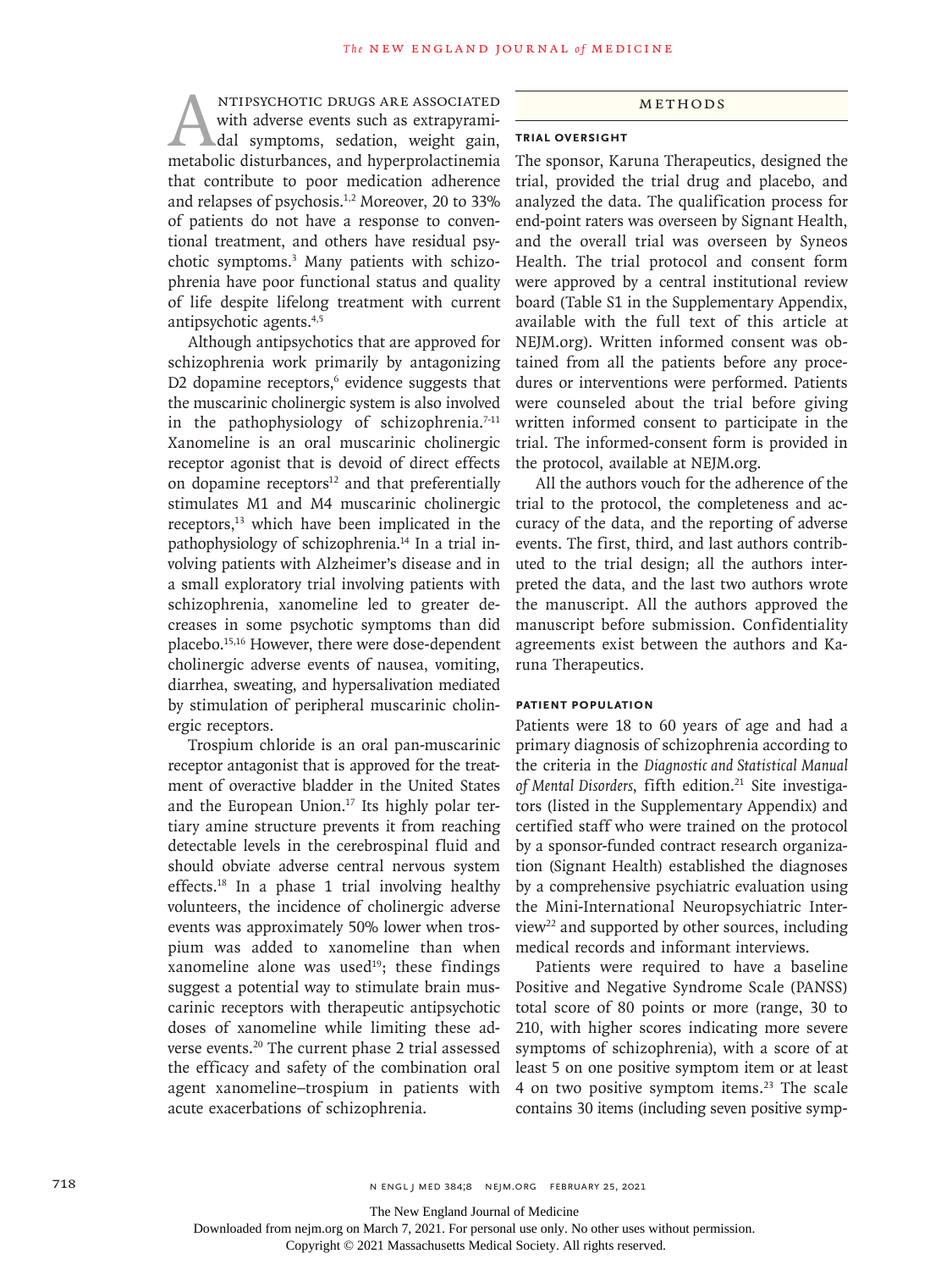tom items and seven negative symptom items), each scored from 1 to 7; higher scores indicate more severe symptoms. Positive symptoms include delusions, hallucinations, and conceptual disorganization. Negative symptoms include restricted emotional expression, paucity of speech, and diminished interest, social drive, and activity.

Patients were also required to have a score on the Clinical Global Impression–Severity (CGI-S) scale of 4 or higher (range, 1 to 7, with higher scores indicating greater severity of illness).<sup>24</sup> Patients had to be having an acute exacerbation or relapse of psychosis requiring hospitalization with an onset within 2 months before screening and had to be free of antipsychotic medication for at least 2 weeks before the baseline assessment. These patients were either admitted for treatment of their disorder before the inception of the trial or were admitted for trial treatment.

Key exclusion criteria were a history of treatment resistance to antipsychotic medications, defined as no response to two adequate courses of pharmacotherapy, and a decrease in the PANSS total score by more than 20% between screening and baseline. A full list of inclusion and exclusion criteria is provided in the Methods section of the Supplementary Appendix.

## **Trial Design and Procedures**

This was a phase 2, randomized, double-blind, placebo-controlled, 5-week inpatient trial that enrolled patients at 12 sites in the United States between September 2018 and August 2019. Eligible patients were randomly assigned in a 1:1 ratio to receive twice-daily oral xanomeline–trospium or placebo according to a computer-generated randomization schedule created by Syneos Health, with the use of a site-based block size of four; the random assignments were concealed from the patients, trial personnel, and investigators. The sponsor, contract research organization, data analysts, personnel at the laboratories, and clinical site team including investigators were unaware of the trial group assignments.

The dosing schedule was flexible, starting with 50 mg of xanomeline and 20 mg of trospium twice daily and increased to a maximum of 125 mg of xanomeline and 30 mg of trospium twice daily, with the option to return to 100 mg of xanomeline and 20 mg of trospium twice daily if the maximum dose caused unacceptable adverse events as judged by the investigator's clinical assessment. (See the Methods section in the Supplementary Appendix for further details of the flexible dosing schedule.) The xanomeline dosing regimen was selected on the basis of previous trials showing antipsychotic efficacy at 225 mg per day<sup>15,16</sup> and studies showing that a combination of xanomeline at 200 mg per day with trospium achieved similar or higher xanomeline exposures as compared with those in xanomeline monotherapy trials and was associated with lower incidences of cholinergic adverse events than xanomeline alone.<sup>19,20</sup>

## **End Points**

The primary end point was the change from baseline to week 5 in the PANSS total score.<sup>23</sup> Secondary end points were the change in the PANSS positive symptom subscore, the score on the CGI-S scale, $24$  the change in the PANSS negative symptom subscore, the change in the PANSS Marder negative symptom subscore, $25$  and the percentage of patients with a response according to a CGI-S score of 1 ("normal") or 2 ("borderline ill"). The PANSS positive symptom subscore, negative symptom subscore, and Marder negative symptom subscore each range from 7 to 49, with higher scores indicating more severe symptoms.

#### **Safety**

Safety was assessed through adverse-event monitoring and by measuring weight and vital signs, clinical laboratory values, electrocardiographic variables, and suicidal ideation, according to the score on the Columbia Suicide Severity Rating Scale.<sup>26</sup> The Simpson–Angus Scale<sup>27</sup> was used to measure drug-related extrapyramidal symptoms (range, 0 to 40, with higher scores indicating greater drug-induced parkinsonian symptoms), and the Barnes Akathisia Rating Scale28 was used to assess akathisia (range, 0 to 14, with higher scores indicating greater symptoms of akathisia). Adverse events that occurred during the treatment period were defined as those that started or worsened from the time of the first dose of xanomeline–trospium or placebo (visit 1 at day 2) to the time of discharge (visit 9 at day 35).

## **Statistical Analysis**

Assuming a difference in the PANSS total score of 9 points in the change from baseline between

The New England Journal of Medicine

Downloaded from nejm.org on March 7, 2021. For personal use only. No other uses without permission.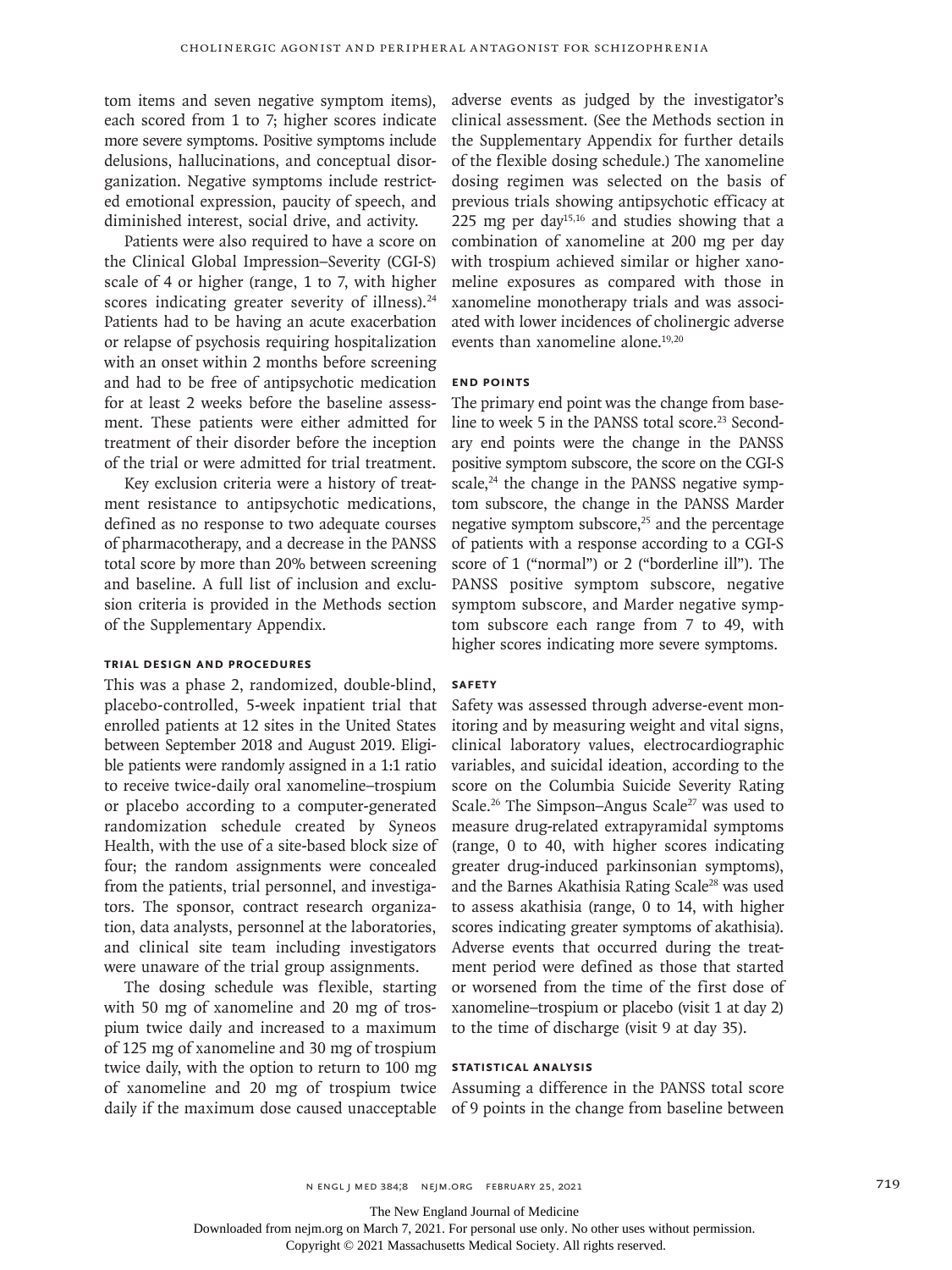xanomeline–trospium and placebo and a standard deviation of 18, we calculated that a sample size of 180 (90 patients who could be evaluated per group) would provide 91% power to detect a difference between the trial groups with a twosided alpha level of 0.05. Efficacy analyses were performed in the modified intention-to-treat population, which included all the patients who had undergone randomization, had received at least one dose of xanomeline–trospium or placebo, and had received a PANSS assessment at baseline and at least once after baseline. The primary efficacy end point was analyzed by means of a mixed model for repeated measures



#### **Figure 1. Assessment, Randomization, and Analysis.**

The safety population included all the patients who had undergone randomization and had received at least one dose of xanomeline–trospium or placebo. The modified intention-to-treat population included all the patients who had undergone randomization, had received at least one dose of xanomeline– trospium or placebo, and had received a Positive and Negative Syndrome Scale assessment at baseline and at least once after baseline. One patient who was assigned to receive placebo was incorrectly given xanomeline– trospium and was therefore included in the safety analyses for the xanomeline–trospium group.

for the difference between groups in the leastsquares mean change in the PANSS total score from baseline to week 5.

If the results for the primary efficacy end point differed significantly between the xanomeline–trospium group and the placebo group at a two-sided alpha level of 0.05, then secondary efficacy end points were analyzed at week 5 with the use of hierarchical hypothesis tests in a fixed-sequence procedure in the following order: the least-squares mean change from baseline in the PANSS positive symptom subscale, the score on the CGI-S scale, $24$  the least-squares mean change from baseline in the PANSS negative symptom subscale, the least-squares mean change from baseline in the PANSS Marder negative symptom subscore, $25$  and the percentage of patients with a response according to a CGI-S score of 1 or 2. There was no imputation of missing data for primary or secondary end points. The statistical analysis plan is available with the protocol at NEJM.org.

Sensitivity analyses were conducted to evaluate the assumptions used in the primary analysis, including those related to the handling of missing data (Table S2). We determined the Cohen's d statistic<sup>29</sup> for the primary efficacy end point, using the absolute between-group difference in the unadjusted mean change in PANSS score from baseline to week 5, divided by the pooled standard deviation of the between-group difference. The prespecified CGI-S ordinal categorical analysis comparing the score on the CGI-S scale between the xanomeline–trospium and placebo groups at week 5 (unadjusted for baseline values) was analyzed with the Mann–Whitney–Wilcoxon test. In the prespecified analysis of response according to a CGI-S score of 1 or 2 at week 5, the percentage of patients with a response was compared between the xanomeline– trospium and placebo groups with the use of the Cochran–Mantel–Haenszel test stratified according to the baseline CGI-S score. A longitudinal cumulative logit model predicting the ordinal value of CGI-S at each visit, adjusted for the baseline CGI-S value, visit, trial group, and visitby-group interaction, was also applied to test for a treatment effect of xanomeline–trospium against placebo and confirmed the assumption of proportional odds for all but one time point included in the model (week 1) (Table S3). A post hoc analysis of CGI-S was conducted with a mixed model for repeated measures (Fig. S1). In

720 n engl j med 384;8 nejm.org February 25, 2021

The New England Journal of Medicine

Downloaded from nejm.org on March 7, 2021. For personal use only. No other uses without permission.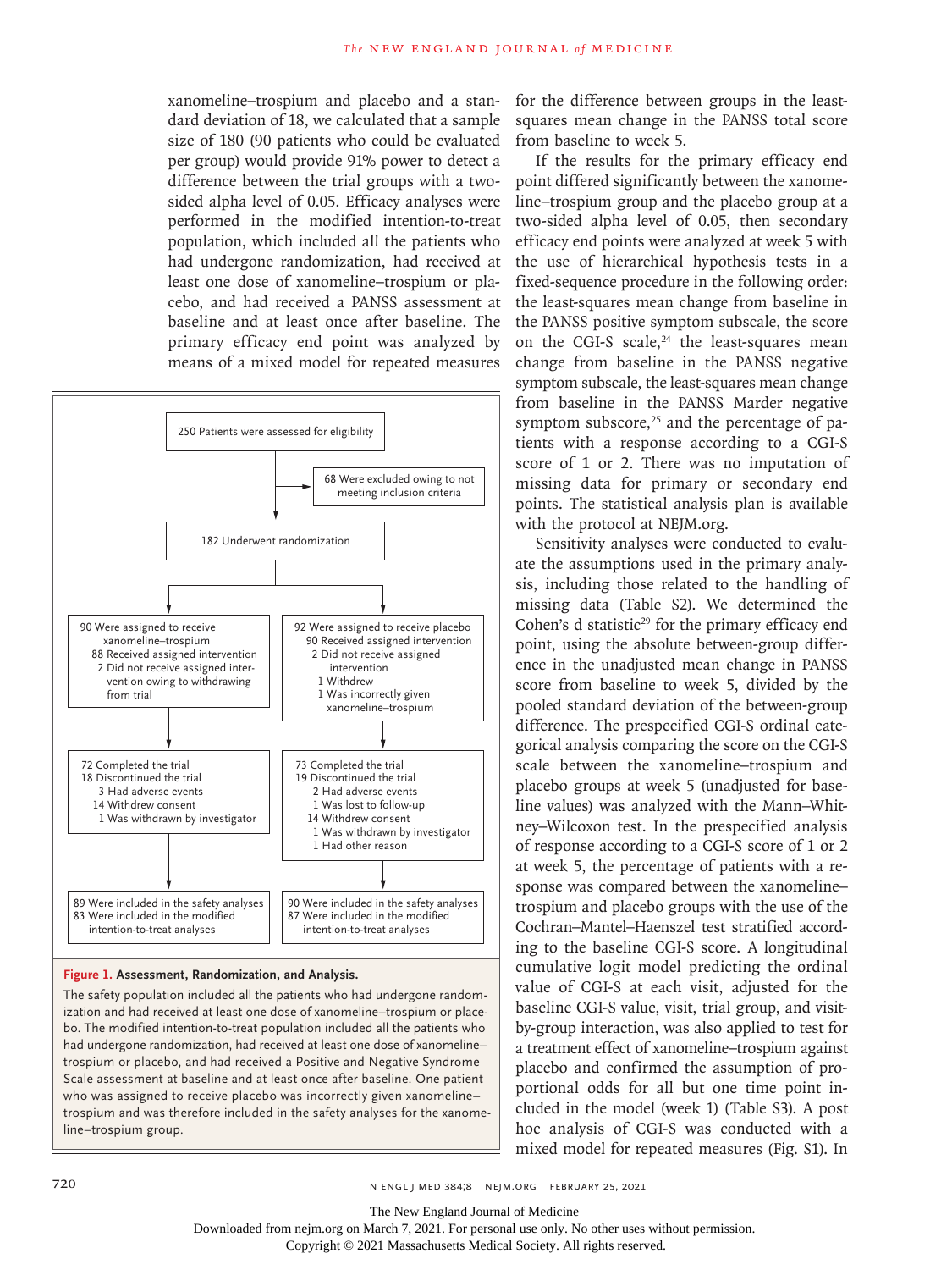the last two analyses, the 95% confidence intervals for the between-group difference were not adjusted for multiplicity, so these analyses should not be used to draw conclusions regarding efficacy.

The safety population included all the patients who had undergone randomization and had received at least one dose of xanomeline– trospium or placebo. Adverse events that emerged during the trial period were rated for severity and summarized according to trial group. All data regarding safety and adverse events were summarized descriptively according to trial group and time point.

#### **RESULTS**

## **Patients**

A total of 250 patients were screened, and 182 who met the enrollment criteria were randomly assigned to receive xanomeline–trospium (90 patients, 83 of whom were included in the modified intention-to-treat analysis) or placebo (92 patients, 87 of whom were included in the modified intention-to-treat analysis). The number of patients who completed the trial was 72 in the xanomeline–trospium group and 73 in the placebo group. A total of 179 patients received at least one dose of xanomeline–trospium or placebo and were included in the safety population (Fig. 1). The demographic and clinical characteristics of the patients at baseline were similar in the two trial groups (Table 1). Mean PANSS total scores at baseline were 97.7 points in the xanomeline–trospium group and 96.6 points in the placebo group.

The percentages of patients reaching the highest dose of the active drug or placebo were 91% in the xanomeline–trospium group and 97% in the placebo group; 4% of the patients in the xanomeline–trospium group and 1% of those in the placebo group had a single, per-protocol reduction to a lower dose due to excessive cholinergic or anticholinergic events.

## **Efficacy**

The change in the PANSS total score from baseline to week 5 was −17.4 points in the xanomeline– trospium group and −5.9 points in the placebo group (least-squares mean difference, −11.6 points; 95% confidence interval [CI], −16.1 to −7.1; P<0.001) (Table 2 and Fig. 2A). The results of sensitivity analyses of the change in the spectively (least-squares mean difference, −2.5

**Table 1. Characteristics of the Patients at Baseline (Intention-to-Treat Population).\***

| Characteristic                                        | Xanomeline-<br><b>Trospium</b><br>$(N = 90)$ | Placebo<br>$(N = 92)$ |
|-------------------------------------------------------|----------------------------------------------|-----------------------|
| $Age - yr$                                            | $43.4 + 10.1$                                | $41.6 + 10.1$         |
| Male sex - no. (%)                                    | 72 (80)                                      | 68 (74)               |
| Race - no. (%) <sup>+</sup>                           |                                              |                       |
| Black                                                 | 67 (74)                                      | 70 (76)               |
| White                                                 | 20(22)                                       | 17(18)                |
| Other                                                 | 3(3)                                         | 5(5)                  |
| Non-Hispanic or non-Latino ethnic group<br>— no. (%)† | 71 (79)                                      | 79 (86)               |
| Body-mass index <sub>1</sub> :                        | $28.1 + 5.0$                                 | $29.6 + 5.4$          |
| PANSS score                                           |                                              |                       |
| Total                                                 | $97.7 + 9.7$                                 | $96.6 + 8.3$          |
| Positive symptom subscore                             | $26.4 + 3.4$                                 | $26.3 + 3.2$          |
| Negative symptom subscore                             | $22.6 + 4.4$                                 | $22.8 + 4.6$          |
| Marder negative symptom subscore                      | $22.3 + 4.7$                                 | $22.3 + 5.0$          |
| Score on the CGI-S scale                              | $5.0 + 0.6$                                  | $4.9 + 0.6$           |

\* Plus–minus values are means ±SD. The intention-to-treat population included all the patients who had undergone randomization. Percentages may not total 100 because of rounding.

† Race and Hispanic or Latino ethnic group were reported by the patients. ‡ The body-mass index is the weight in kilograms divided by the square of the

height in meters.

The total score on the Positive and Negative Syndrome Scale (PANSS) ranges from 30 to 210, and the PANSS positive symptom subscore, negative symptom subscore, and Marder negative symptom subscore each range from 7 to 49; higher scores indicate more severe symptoms of schizophrenia.

¶ Scores on the Clinical Global Impression–Severity (CGI-S) scale range from 1 to 7; higher scores indicate greater severity of illness.

PANSS total score from baseline to week 5 were in the same direction as those of the primary analysis (Table S2).

With respect to secondary outcomes, the change from baseline to week 5 in the PANSS positive symptom subscore was −5.6 points in the xanomeline–trospium group and −2.4 points in the placebo group (least-squares mean difference, −3.2 points; 95% CI, −4.8 to −1.7; P<0.001); the categorical distribution of scores on the CGI-S scale favored xanomeline–trospium as compared with placebo (P<0.001); the change from baseline in the PANSS negative symptom subscore was −3.2 points and −0.9 points, respectively (least-squares mean difference, −2.3 points; 95% CI, −3.5 to −1.1; P<0.001); the change from baseline in the PANSS Marder negative symptom subscore was −3.9 points and −1.3 points, re-

n engl j med 384;8 nejm.org February 25, 2021 721

The New England Journal of Medicine

Downloaded from nejm.org on March 7, 2021. For personal use only. No other uses without permission.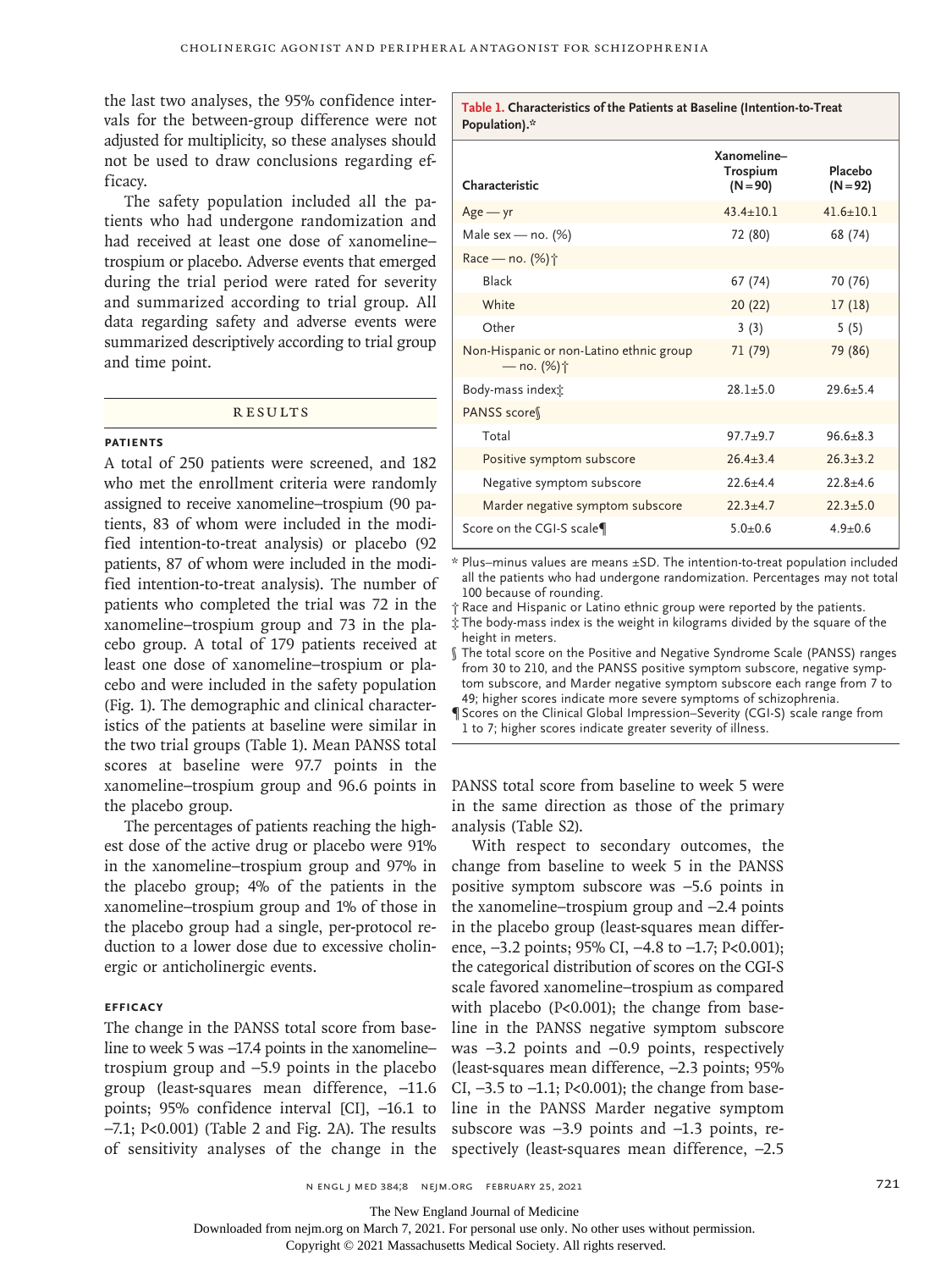| Table 2. Efficacy Measures (Modified Intention-to-Treat Population).*                |                                       |                       |                                  |             |
|--------------------------------------------------------------------------------------|---------------------------------------|-----------------------|----------------------------------|-------------|
| Efficacy Measure;                                                                    | Xanomeline-<br>Trospium<br>$(N = 83)$ | Placebo<br>$(N = 87)$ | Difference (95% CI)              | P Value     |
| Primary end point                                                                    |                                       |                       |                                  |             |
| Least-squares mean change from baseline in PANSS total score                         | $-17.4+1.8$                           | $-5.9 \pm 1.7$        | $-11.6$ (-16.1 to $-7.1$ ) $\pm$ | $<0.001$ it |
| Secondary end points                                                                 |                                       |                       |                                  |             |
| Least-squares mean change from baseline in PANSS positive symptom subscore           | $-5.6 \pm 0.6$                        | $-2.4 \pm 0.6$        | $-3.2$ ( $-4.8$ to $-1.7$ )      | < 0.001     |
| Score on the CGI-S scale $-$ %                                                       |                                       |                       |                                  | < 0.001     |
| 1: normal                                                                            | ı                                     | $\Omega$              | 1                                |             |
| 2: borderline ill                                                                    | 4                                     | 1                     | 3                                |             |
| 3: mildly ill                                                                        | 32                                    | 10                    | 22                               |             |
| 4: moderately ill                                                                    | 29                                    | 29                    | $\Omega$                         |             |
| 5: markedly ill                                                                      | 29                                    | 52                    | $-23$                            |             |
| 6: severely ill                                                                      | 3                                     | 6                     | $-3$                             |             |
| 7: extremely ill                                                                     |                                       | 3                     | $-1$                             |             |
| Least-squares mean change from baseline in PANSS negative symptom<br>subscore        | $-3.2+0.5$                            | $-0.9+0.5$            | $-2.3$ $(-3.5$ to $-1.1)$        | < 0.001     |
| Least-squares mean change from baseline in PANSS Marder negative<br>symptom subscore | $-3.9+0.5$                            | $-1.3 + 0.5$          | $-2.5$ ( $-3.9$ to $-1.2$ )      | < 0.001     |
| Response according to CGI-S score of 1 or $2-%$                                      | 6                                     | 1                     | 4 $(-3 \text{ to } 12)$          | 0.15        |

\* Plus–minus values are means ±SE. The modified intention-to-treat population included all the patients who had undergone randomization, had received at least one dose of xanomeline–trospium, and had received a PANSS assessment at baseline and at least once after baseline. † For continuous end points (PANSS total score and all PANSS subscores), the difference in least-squares mean change from baseline between

the xanomeline–trospium group and the placebo group at week 5 was estimated with the use of mixed models for repeated measurements. For the score on the CGI-S scale, the difference between the xanomeline– trospium and placebo groups at week 5 was evaluated with the Mann–Whitney–Wilcoxon test. For the analysis of response according to a CGI-S

score of 1 or 2, the difference between the xanomeline–trospium and placebo groups at week 5 was evaluated with the Cochran–Mantel– Haenszel test. There was no imputation of missing data for the primary end point or secondary end points.

‡ The effect size (0.75) was calculated as the absolute value of the difference in unadjusted mean change in score from baseline at week 5 between the xanomeline–trospium group and the placebo group, divided by the pooled standard deviation of the between-group difference. § Secondary end points are presented in the hierarchical order in which they were tested in the statistical analysis plan.

> points; 95% CI, −3.9 to −1.2; P<0.001); and the percentage of patients with a response according to a CGI-S score of 1 or 2 did not differ significantly between the two groups (Table 2 and Fig. 2B through 2F).

## **Safety**

The percentage of patients who discontinued the active drug or placebo was 20% in the xanomeline–trospium group and 21% in the placebo group, and the percentage of patients in whom adverse events occurred during the treatment period was 54% and 43%, respectively. The most common adverse events in the xanomeline–trospium group were constipation (17%), nausea (17%), dry mouth (9%), dyspepsia (9%), and vomiting (9%) (Table 3). None of these adverse events resulted in the discontinuation of xanomeline–trospium, and all were rated by site investigators as mild or moderate in severity. The incidences of nausea, vomiting, and dry mouth in the xanomeline–trospium group were highest

#### **Figure 2 (facing page). Efficacy End Points.**

The primary end point was the change from baseline to week 5 in the total score on the Positive and Negative Syndrome Scale (PANSS; range, 30 to 210, with higher scores indicating more severe symptoms of schizophrenia) (Panel A). The prespecified secondary efficacy end points are presented in the hierarchical order in which they were tested in the statistical analysis plan: the change in the PANSS positive symptom subscore (Panel B), the score on the Clinical Global Impression–Severity (CGI-S) scale (Panel C), the change in the PANSS negative symptom subscore (Panel D), the change in the PANSS Marder negative symptom subscore (Panel E), and the percentage of patients with a response according to a CGI-S score of 1 or 2 (Panel F). CGI-S scores range from 1 to 7, with higher scores indicating greater severity of illness. The PANSS positive symptom subscore, negative symptom subscore, and Marder negative symptom subscore each range from 7 to 49, with higher scores indicating greater severity of symptoms. All efficacy analyses were conducted in the modified intentionto-treat population. Changes in efficacy in continuous variable outcome measures (Panels A, B, D, and E) were evaluated with a mixed model for repeated measures, and differences in categorical variables were evaluated with nonparametric statistical tests (Mann–Whitney–Wilcoxon test, Panel C; Cochran–Mantel–Haenszel test, Panel F).

The New England Journal of Medicine

Downloaded from nejm.org on March 7, 2021. For personal use only. No other uses without permission.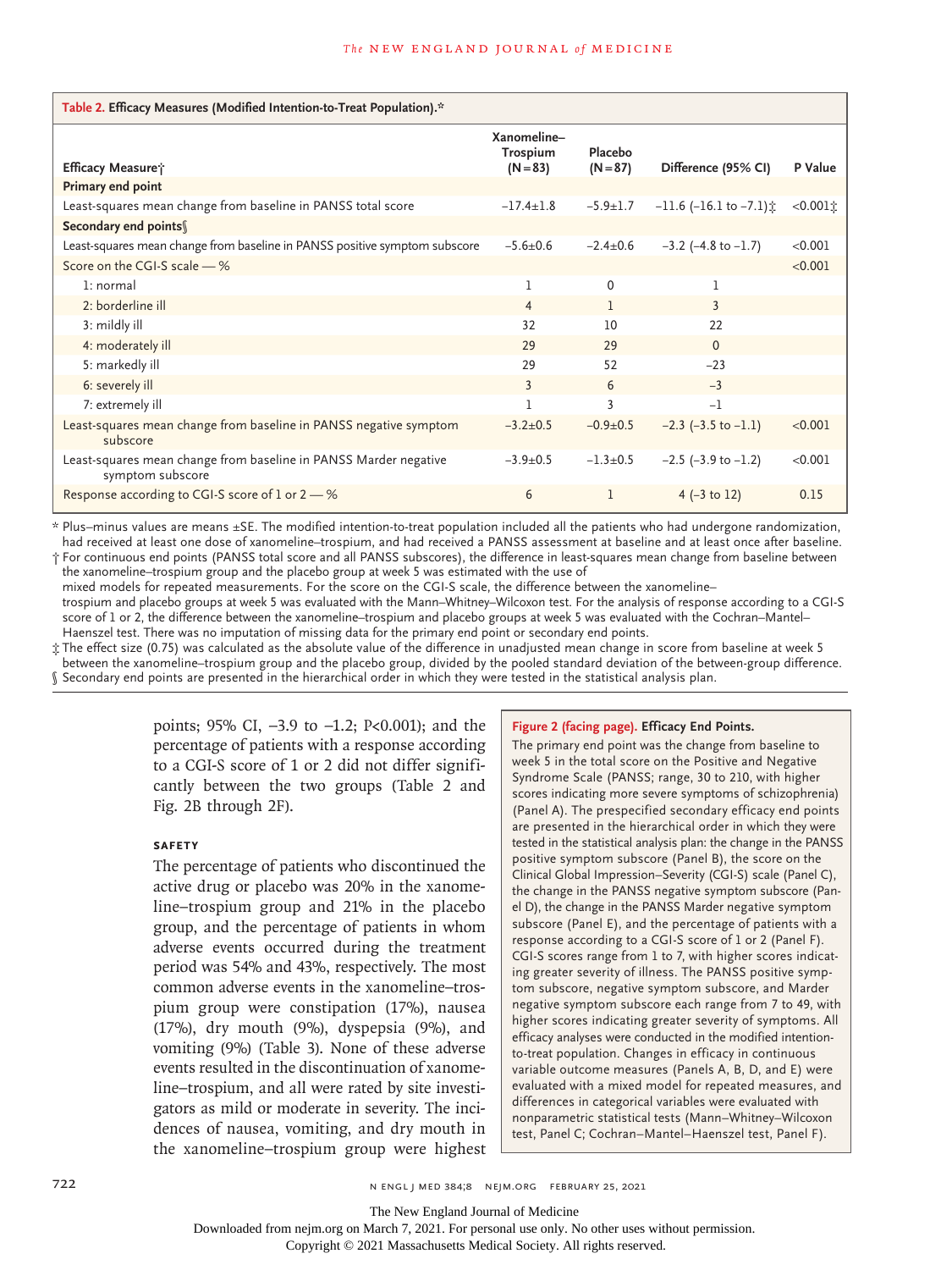at week 1) and lower at the end of the trial (3%, week 5. The incidences of other adverse events 1%, and 1%, respectively, at week 5) (Fig. S2). were similar in the xanomeline–trospium and Constipation was also reported early in the trial, placebo groups (Table 3).

early in the trial (11%, 6%, and 7%, respectively, but the incidence remained constant through



n engl j med 384;8 nejm.org February 25, 2021 723

The New England Journal of Medicine

Downloaded from nejm.org on March 7, 2021. For personal use only. No other uses without permission. Copyright © 2021 Massachusetts Medical Society. All rights reserved.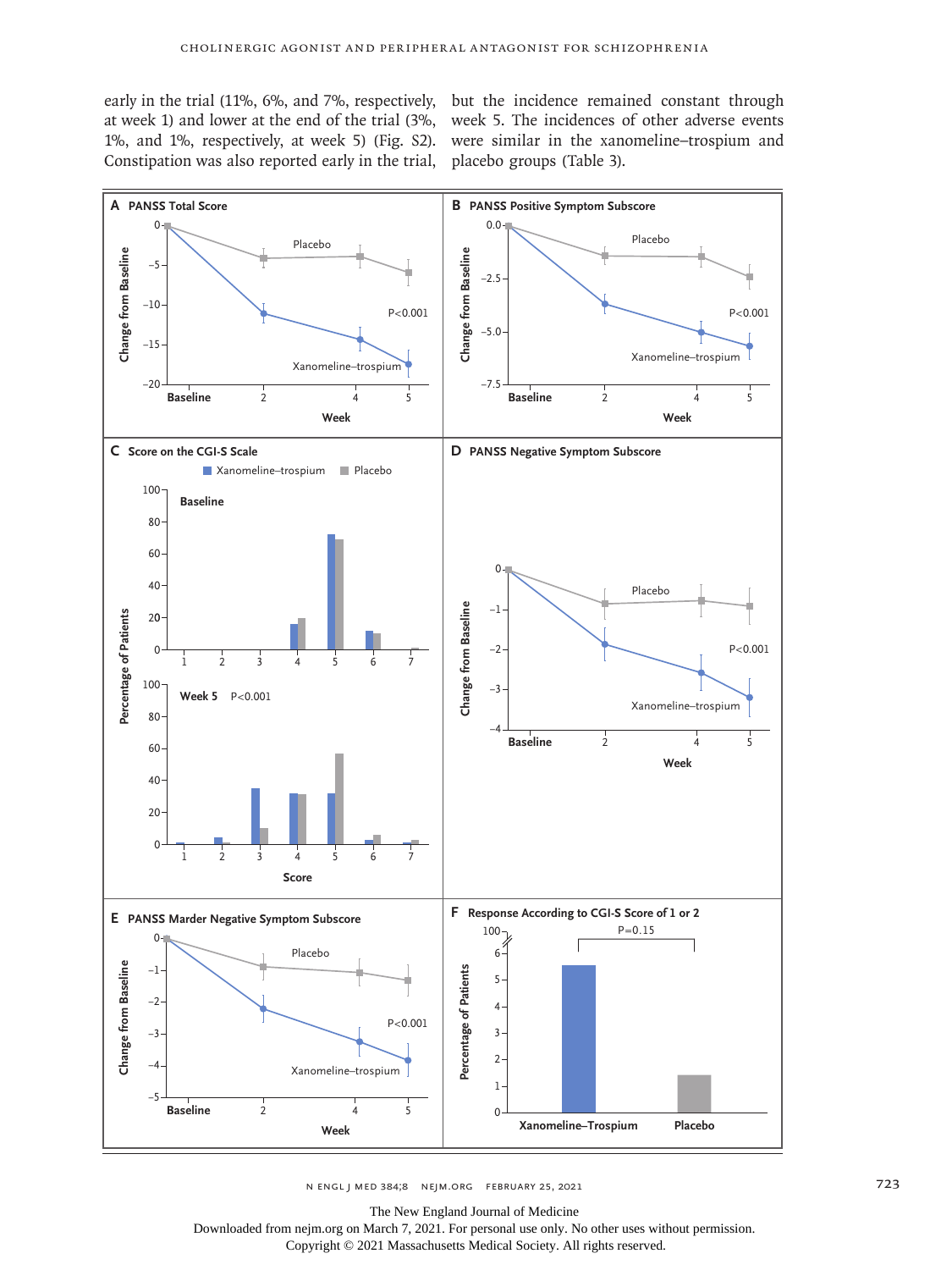| Table 3. Adverse Events and Safety during the Treatment Period (Safety Population).*             |                                              |                       |  |  |  |
|--------------------------------------------------------------------------------------------------|----------------------------------------------|-----------------------|--|--|--|
| Variable                                                                                         | Xanomeline-<br><b>Trospium</b><br>$(N = 89)$ | Placebo<br>$(N = 90)$ |  |  |  |
| Any adverse event - no (%)                                                                       | 48 (54)                                      | 39 (43)               |  |  |  |
| Serious adverse event - no. (%) +                                                                | 1(1)                                         | $\mathbf 0$           |  |  |  |
| Severe adverse event - no. (%) ±                                                                 | 1(1)                                         | 1(1)                  |  |  |  |
| Adverse event leading to discontinuation of the active drug or placebo - no. (%)                 | 2(2)                                         | 2(2)                  |  |  |  |
| Adverse events occurring in $\geq$ 2% of the patients in the xanomeline-trospium group — no. (%) |                                              |                       |  |  |  |
| Constipation                                                                                     | 15(17)                                       | 3(3)                  |  |  |  |
| Nausea                                                                                           | 15(17)                                       | 4(4)                  |  |  |  |
| Dry mouth                                                                                        | 8(9)                                         | 1(1)                  |  |  |  |
| Dyspepsia                                                                                        | 8(9)                                         | 4(4)                  |  |  |  |
| Vomiting                                                                                         | 8(9)                                         | 4(4)                  |  |  |  |
| Headache                                                                                         | 6(7)                                         | 5(6)                  |  |  |  |
| Somnolence                                                                                       | 5(6)                                         | 4(4)                  |  |  |  |
| Akathisia                                                                                        | 3(3)                                         | $\Omega$              |  |  |  |
| <b>Dizziness</b>                                                                                 | 3(3)                                         | 3(3)                  |  |  |  |
| Increased weight                                                                                 | 3(3)                                         | 4(4)                  |  |  |  |
| Tachycardia                                                                                      | 3(3)                                         | 2(2)                  |  |  |  |
| Sedation                                                                                         | 2(2)                                         | 2(2)                  |  |  |  |
| Diarrhea                                                                                         | 2(2)                                         | 4(4)                  |  |  |  |
| Increased $\gamma$ -glutamyltransferase level                                                    | 2(2)                                         | $\mathbf{0}$          |  |  |  |
| Agitation                                                                                        | 2(2)                                         | 1(1)                  |  |  |  |
| Insomnia                                                                                         | 2(2)                                         | 2(2)                  |  |  |  |
| Decreased appetite                                                                               | 2(2)                                         | 0                     |  |  |  |
| Hyperhidrosis                                                                                    | 2(2)                                         | 1(1)                  |  |  |  |
| Mean change from baseline in body weight at wk 5 - kg                                            | $1.5 \pm 2.8$                                | $1.1 + 3.5$           |  |  |  |
| Mean change from baseline in score on Simpson-Angus Scale at wk 5                                | $-0.1 + 0.7$                                 | $-0.1 \pm 0.8$        |  |  |  |
| Mean change from baseline in score on Barnes Akathisia Rating Scale at wk 5                      | $-0.1 + 1.0$                                 | $0.0 + 0.7$           |  |  |  |

\* The safety population included all the patients who had undergone randomization and had received at least one dose of xanomeline–trospium or placebo. Adverse events that occurred during the treatment period were defined as those that started or worsened from the time of the first dose of xanomeline–trospium or placebo (visit 1 at day 2) to the time of discharge (visit 9 at day 35). Plus–minus values are means ±SD.

† A serious adverse event was defined as any adverse event that resulted in death, was immediately life-threatening, led to inpatient hospitalization or prolongation of hospitalization, or caused persistent or clinically significant disability or incapacity.

‡ A severe adverse event was defined as any event that was incapacitating or caused an inability to perform normal activities of daily living.

§ Scores on the Simpson–Angus Scale range from 0 to 40; higher scores indicate greater severity of drug-induced parkinsonian symptoms.

¶ Scores on the Barnes Akathisia Rating Scale range from 0 to 14; higher scores indicate greater symptoms of akathisia.

The percentage of patients who had an increase and 0.4±1.2, respectively (Table S4).

An increase in weight from baseline to week of more than 7% in weight from baseline to 5 was reported in 3% of the patients in the week 5 was 2% in the xanomeline–trospium xanomeline–trospium group and in 4% of those group and 6% in the placebo group, and the in the placebo group, and the mean (±SD) mean change in the body-mass index (the weight change in weight from baseline to week 5 was in kilograms divided by the square of the height 1.5±2.8 kg and 1.1±3.5 kg, respectively (Table 3). in meters) from baseline to week 5 was 0.5±1.0

The New England Journal of Medicine

Downloaded from nejm.org on March 7, 2021. For personal use only. No other uses without permission.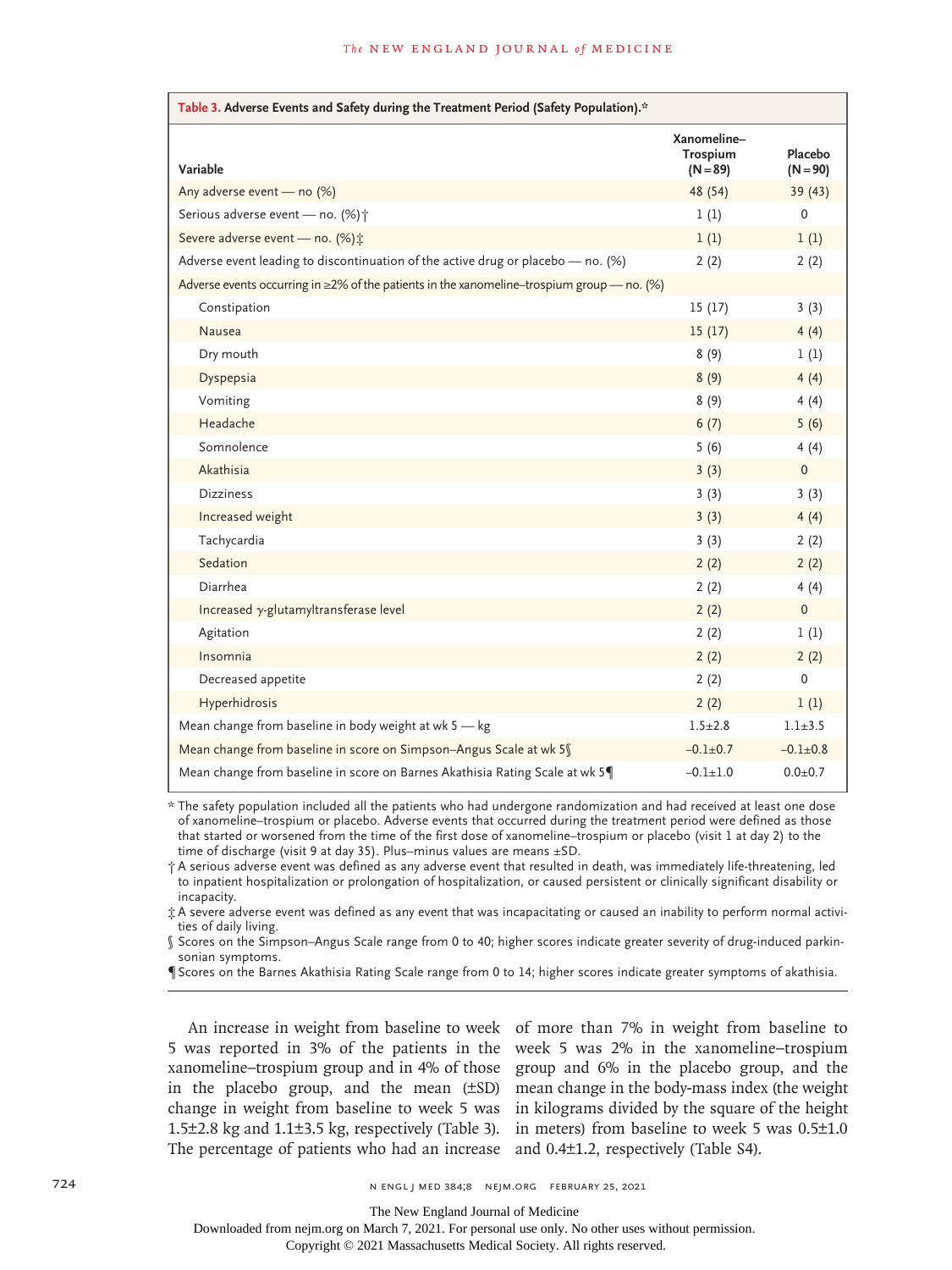In the xanomeline–trospium group, 3% of the patients reported symptoms that were classified as akathisia by site investigators during the trial; all of these symptoms resolved during the trial without changes in the dose. The mean change from baseline to week 5 in the score on the Simpson–Angus Scale for extrapyramidal symptoms was −0.1±0.7 points in the xanomeline– trospium group and −0.1±0.8 points in the placebo group, and the mean change in the score on the Barnes Akathisia Rating Scale was −0.1±1.0 points and 0.0±0.7 points, respectively (Table 3). Elevation in the  $\gamma$ -glutamyltransferase concentration that was at least twice the upper limit of the normal range occurred in two patients in the xanomeline–trospium group and one in the placebo group (Table S5). The betweengroup difference in the change from baseline in the supine heart rate peaked at day 8 (mean change, 6.9±13.1 beats per minute [range, −18 to 43] in the xanomeline–trospium group and 1.4±10.2 beats per minute [range, −22 to 27] in the placebo group) and decreased through day 28 (mean change, 5.9±13.9 beats per minute [range, −18 to 51] in the xanomeline–trospium group and 1.5±9.6 beats per minute [range, −26 to 23] in the placebo group) (Fig. S3). Changes in blood pressure and the corrected QT interval were similar in the two trial groups (Tables S6 and S7). No patients in either group had syncope, corrected QT intervals calculated with Fridericia's formula of more than 450 msec, or increases in corrected QT intervals calculated with Fridericia's formula of more than 60 msec.

## Discussion

In this trial involving acutely psychotic patients with schizophrenia, treatment with the M1- and M4-selective muscarinic receptor agonist xanomeline in combination with trospium was associated with greater decreases in positive and negative symptoms than was placebo over a period of 5 weeks. Xanomeline–trospium was associated with significant benefits over placebo with respect to the PANSS positive and negative symptom subscores as well as categorical CGI-S scores and the PANSS Marder negative symptom subscore at week 5, but there was no significant between-group difference in the percentage of patients with global illness severity ratings of "normal" or "borderline ill" at week 5.

were more frequent in the xanomeline–trospium group than in the placebo group; in the xanomeline–trospium group, these adverse events began soon after the initiation of treatment. However, the percentage of patients who discontinued either xanomeline–trospium or placebo was similar in the two groups, and the number of discontinuations due to adverse events that occurred during the treatment period was equal in the two groups. The incidences of nausea, vomiting, and dry mouth decreased over the course of the trial, but the incidence of constipation remained constant throughout the trial. The resting heart rate increased more in the xanomeline–trospium group than in the placebo group. There were no syncopal events, and the incidences of weight gain, somnolence, restlessness, and extrapyramidal symptoms were similar in the two groups. Two patients in the xanomeline–trospium group and one in the placebo group had elevations in hepatic aminotransferase levels. Scores on the scales that measure extrapyramidal features were similar in the two groups.

This trial had limitations. It was conducted over a period of only 5 weeks and could not address the durability of effect of the active drug in a lifelong illness. The trial was conducted in inpatient units, which mitigated nonadherence to xanomeline–trospium or placebo, use of unapproved medications, and substance abuse. The smaller placebo response in this trial (e.g., leastsquares mean change from baseline in the PANSS total score at week 5, 5.9 points) relative to other recent trials of antipsychotic drugs in schizophrenia<sup>1,2</sup> may relate to trial-design features, such as the inclusion of only two groups and 12 sites.30,31 Finally, our trial participants were predominantly Black owing to the mostly urban locations of the clinical trial sites in our United States–based trial, where the majority of available patients with schizophrenia are Black. As such, future trials are required to understand whether these results can be extended to more diverse populations.

A combination of the muscarinic receptor agonist xanomeline and the anticholinergic agent trospium resulted in greater reductions than placebo in the degree of psychosis according to the scores on several scales. Treatment with xanomeline–trospium resulted in cholinergic and anticholinergic adverse events but was not associated with a higher incidence of extrapyramidal symptoms or weight gain than placebo. Longer

Cholinergic or anticholinergic adverse events

The New England Journal of Medicine

Downloaded from nejm.org on March 7, 2021. For personal use only. No other uses without permission.